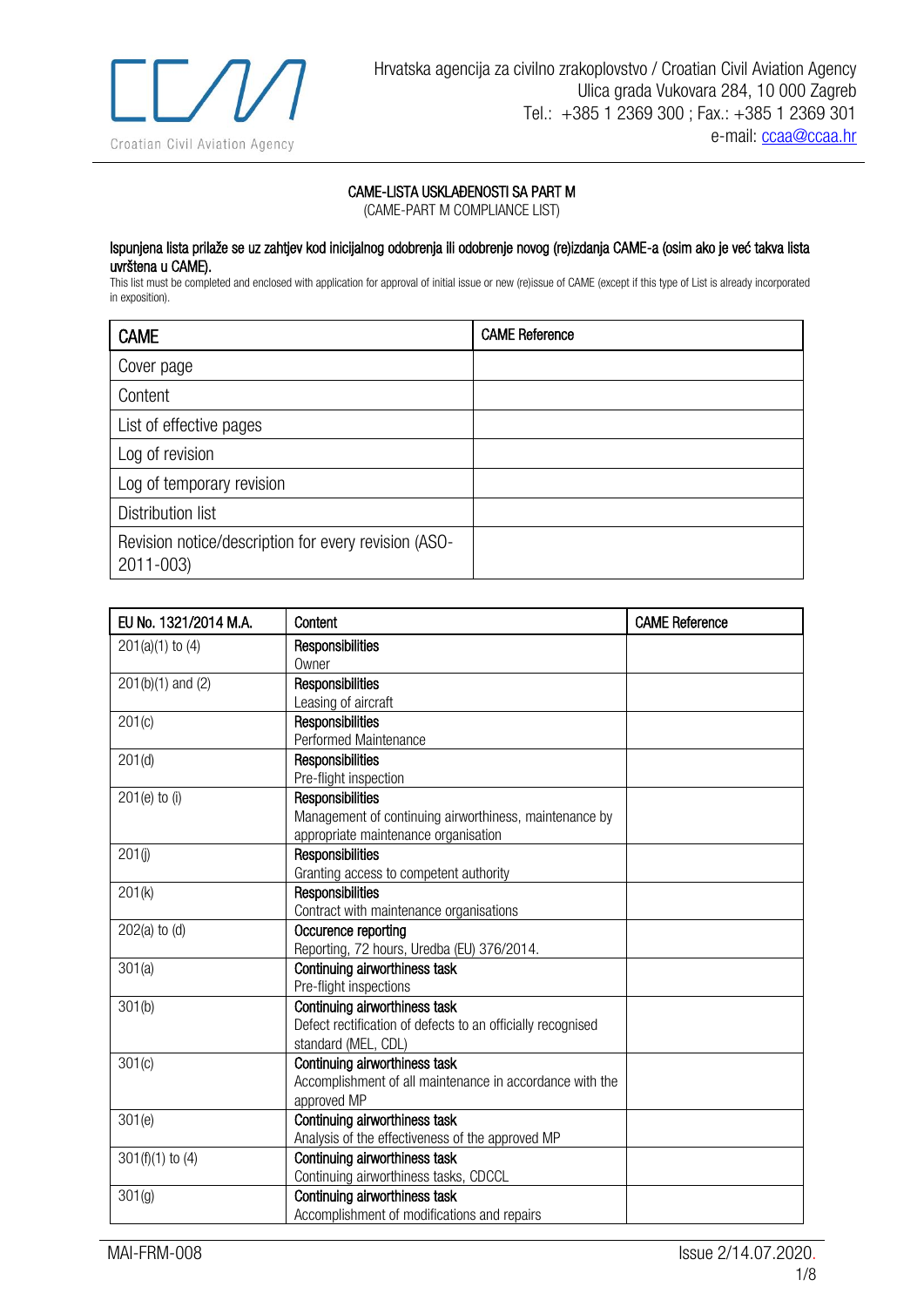| EU No. 1321/2014 M.A. | Content                                                                                            | <b>CAME Reference</b> |
|-----------------------|----------------------------------------------------------------------------------------------------|-----------------------|
| 301(h)                | Continuing airworthiness task<br>Non-mandatory modifications and/or inspections                    |                       |
| 301(i)                | Continuing airworthiness task                                                                      |                       |
|                       | Maintenance check flights                                                                          |                       |
| 302(a)                | Maintenance programme                                                                              |                       |
| 302(b)                | Maintenancte in accordance with maintenance programme<br>Maintenance programme                     |                       |
|                       | Approval by the Competent Authority                                                                |                       |
| 302(c)                | Maintenance programme compliance                                                                   |                       |
|                       | Indirect approval                                                                                  |                       |
| $302(d)(1)$ and (2)   | Maintenance programme                                                                              |                       |
| 302(e)                | Compliance<br>Maintenance programme                                                                |                       |
|                       | AMP deviation.                                                                                     |                       |
| 302(f)                | Maintenance programme                                                                              |                       |
|                       | Maintenance tasks                                                                                  |                       |
| 302(q)                | Maintenance programme<br>Reliability programme                                                     |                       |
| 302(h)                | Maintenance programme                                                                              |                       |
|                       | Periodic review of AMP                                                                             |                       |
| 303                   | Airworthiness directives                                                                           |                       |
| 304 (a) to (c)        | Data for modifications and repairs                                                                 |                       |
| $305(a)$ to $(d)$     | Aircraft continuing airworthiness record system                                                    |                       |
|                       | CRS, logbooks, log cards, content                                                                  |                       |
| $305(e)(1)$ to $(4)$  | Aircraft continuing airworthiness record system<br>Information relevant to any component installed |                       |
| 305(f)                | Aircraft continuing airworthiness record system                                                    |                       |
|                       | Responsibility                                                                                     |                       |
| 305(g)                | Aircraft continuing airworthiness record system                                                    |                       |
|                       | Entries                                                                                            |                       |
| $306(a)(1)$ to $(5)$  | Aircraft technical log system<br>Content                                                           |                       |
| 306(b)                | Aircraft technical log system                                                                      |                       |
|                       | Acceptance and approval by the Competent Authority                                                 |                       |
| $307(a)$ to $(c)$     | Transfer of aircraft continuing airworthiness records                                              |                       |
| 701                   | Scope                                                                                              |                       |
| 702                   | Application<br>Form 2                                                                              |                       |
| 703(a)                | Extent of approval                                                                                 |                       |
|                       | Form 14                                                                                            |                       |
| 703 (b)               | <b>Extent of approval</b><br>AOC                                                                   |                       |
| 703 (c)               | Extent of approval                                                                                 |                       |
|                       | Scope of work-CAME                                                                                 |                       |
| 704(a)(1)             | Continuing airworthiness management exposition                                                     |                       |
|                       | Corporate commitment signed by the AM                                                              |                       |
| 704(a)(2)             | Continuing airworthiness management exposition                                                     |                       |
| 704(a)(3)             | CAMO's scope of work<br>Continuing airworthiness management exposition                             |                       |
|                       | Title(s) and name(s) of person(s) referred to in M.A.706(a),                                       |                       |
|                       | M.A.706(c), M.A.706(d) and M.A.706(i)                                                              |                       |
| 704(a)(4)             | Continuing airworthiness management exposition<br>Organisation chart                               |                       |
| 704(a)(5)             | Continuing airworthiness management exposition<br>List of M.A.707 airworthiness review staff       |                       |
| 704(a)(6)             | Continuing airworthiness management exposition                                                     |                       |
|                       | Description and location of the facilities                                                         |                       |
| 704(a)(7)             | Continuing airworthiness management exposition                                                     |                       |
|                       | Procedures specifying how the CAMO ensures compliance                                              |                       |
|                       | with this Part                                                                                     |                       |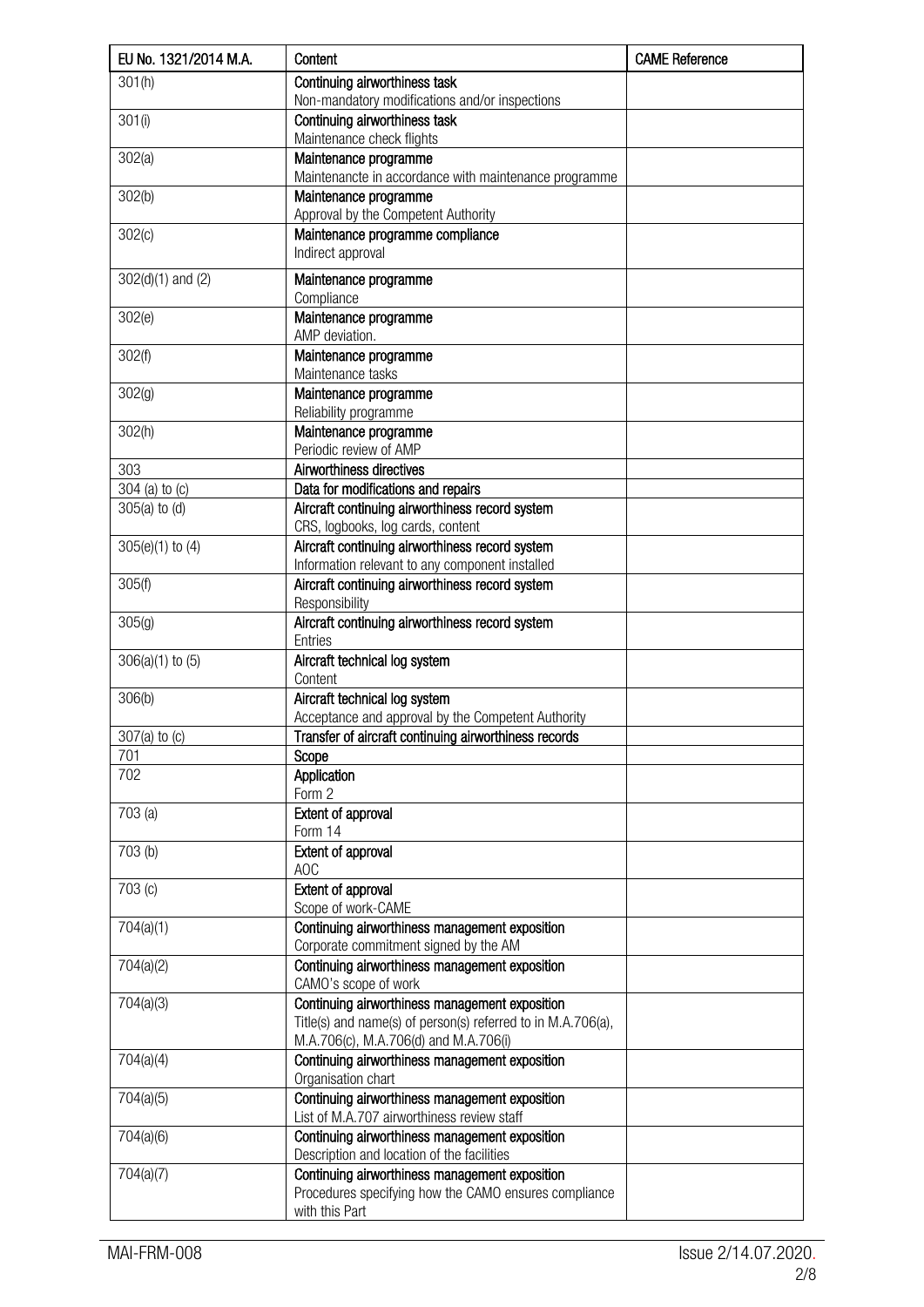| EU No. 1321/2014 M.A. | Content                                                                     | <b>CAME Reference</b> |
|-----------------------|-----------------------------------------------------------------------------|-----------------------|
| 704(a)(8)             | Continuing airworthiness management exposition<br>CAME amendment procedures |                       |
| 704(a)(9)             | Continuing airworthiness management exposition                              |                       |
|                       | List of maintenance programmes or generic/baseline                          |                       |
|                       | maintenance programmes                                                      |                       |
| 704(b)                | Continuing airworthiness management exposition                              |                       |
|                       | Approval by the Competent Authority                                         |                       |
| 704(c)                | Continuing airworthiness management exposition                              |                       |
|                       | Indirect approval                                                           |                       |
| 705                   | <b>Facilities</b>                                                           |                       |
| 706(a) to (d)         | Personnel requirements                                                      |                       |
|                       | AM, QM, PCA                                                                 |                       |
| 706(e)                | Personnel requirements                                                      |                       |
|                       | Acceptance of the PCA by the competent authority                            |                       |
| 706(f), (g)           | Personnel requirements                                                      |                       |
|                       | Manpower resources, CDCCL                                                   |                       |
| 706(h)                | Personnel requirements                                                      |                       |
|                       | Training recording                                                          |                       |
| 706(i)                | Personnel requirements                                                      |                       |
|                       | Approval of persons extending ARC                                           |                       |
| 706(i)                | Personnel requirements                                                      |                       |
|                       | Current list of staff                                                       |                       |
| 706(k)                | Personnel requirements                                                      |                       |
|                       | Control of competence of personnel-large aircraft and CAT                   |                       |
|                       | aircraft                                                                    |                       |
| 707(a)(1)(a)          | Airworthiness review staff                                                  |                       |
|                       | 5 years experience                                                          |                       |
| 707(a)(1)(b)          | Airworthiness review staff                                                  |                       |
|                       | Part 66 licence or aeronautical degree or equivalent                        |                       |
| 707(a)(1)(c)          | Airworthiness review staff                                                  |                       |
|                       | Formal aeronautical maintenance trining                                     |                       |
| 707(a)(1)(d)          | Airworthiness review staff                                                  |                       |
|                       | Position with responsibilities                                              |                       |
| 707(a)(1)(e)          | Airworthiness review staff                                                  |                       |
|                       | Experience in continuing airworthiness replaces                             |                       |
|                       | 707(a)(1)(b)                                                                |                       |
| 707(a)(2)(a)          | Airworthiness review staff                                                  |                       |
|                       | 3 years experience                                                          |                       |
| 707(a)(2)(b)          | Airworthiness review staff                                                  |                       |
|                       | Part 66 licence or aeronautical degree or equivalent                        |                       |
| 707(a)(2)(c)          | Airworthiness review staff                                                  |                       |
|                       | Formal aeronautical maintenance trining                                     |                       |
| 707(a)(2)(d)          | Airworthiness review staff                                                  |                       |
|                       | Position with responsibilities                                              |                       |
| 707(a)(2)(e)          | Airworthiness review staff                                                  |                       |
|                       | Experience in continuing airworthiness replaces                             |                       |
|                       | 707(a)(1)(b)                                                                |                       |
| 707(b)                | Airworthiness review staff                                                  |                       |
|                       | Acceptance by the competent authority                                       |                       |
| 707(c)                | Airworthiness review staff                                                  |                       |
|                       | Demonstration of appropriate recent continuing                              |                       |
|                       | airworthiness management experience                                         |                       |
| 707(d)                | Airworthiness review staff                                                  |                       |
|                       | Identification by listing each person in the CAME together                  |                       |
|                       | with their airworthiness review authorisation reference                     |                       |
| 707(e)                | Airworthiness review staff                                                  |                       |
|                       | Records                                                                     |                       |
| 708(a)                | Continuing airworthiness management                                         |                       |
|                       | All continuing airworthiness management shall be carried                    |                       |
|                       | out acc. to the prescriptions of M.A Subpart C.                             |                       |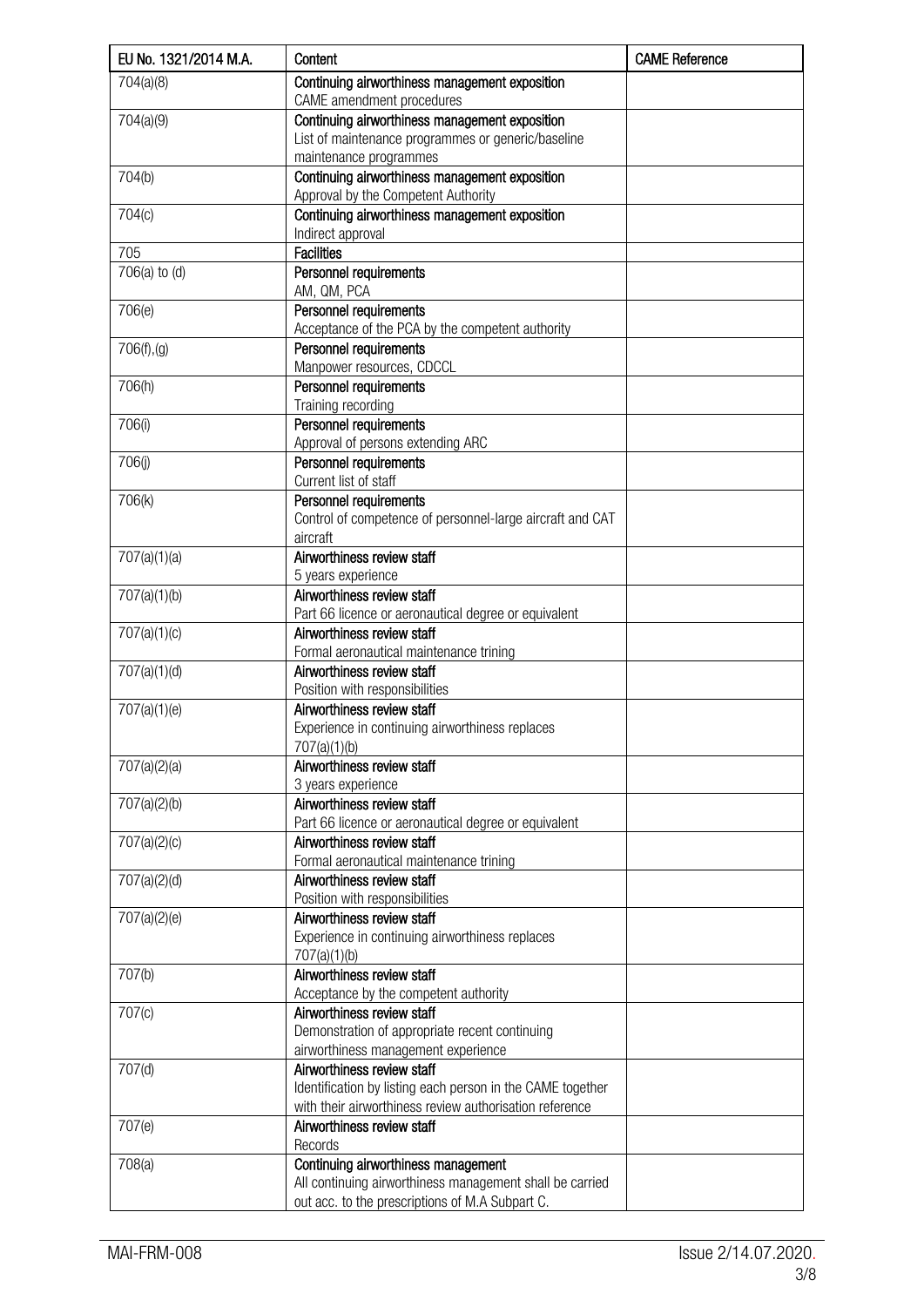| EU No. 1321/2014 M.A. | Content                                                             | <b>CAME Reference</b> |
|-----------------------|---------------------------------------------------------------------|-----------------------|
| 708(b)(1)             | Continuing airworthiness management                                 |                       |
|                       | Development and control of maintenance programme and                |                       |
|                       | reliability programme                                               |                       |
| 708(b)(2)             | Continuing airworthiness management                                 |                       |
|                       | Approval of the maintenance programme by the                        |                       |
|                       | Competent Authority, indirect approval of maintenance               |                       |
|                       | programme                                                           |                       |
| 708(b)(3)             | Continuing airworthiness management                                 |                       |
|                       | Management of approval of modification and repairs,<br><b>CDCCL</b> |                       |
| 708(b)(4)             | Continuing airworthiness management                                 |                       |
|                       | Ensure that all maintenance is carried out in accordance            |                       |
|                       | with the approved MP.                                               |                       |
| 708(b)(5)             | Continuing airworthiness management                                 |                       |
|                       | Ensure that all applicable AD's are applied.                        |                       |
| 708(b)(6)             | Continuing airworthiness management                                 |                       |
|                       | Ensure that all defects are corrected by an appropriately           |                       |
|                       | approved MO.                                                        |                       |
| 708(b)(7)             | Continuing airworthiness management                                 |                       |
|                       | Ensure that the aircraft is taken to an appropriately               |                       |
|                       | approved maintenance organisation whenever necessary.               |                       |
| 708(b)(8)             | Continuing airworthiness management                                 |                       |
|                       | Coordination of maintenance                                         |                       |
| 708(b)(9)             | Continuing airworthiness management                                 |                       |
|                       | Management and archiving of records                                 |                       |
| 708(b)(10)            | Continuing airworthiness management                                 |                       |
|                       | Mass and balance statement                                          |                       |
| 708(c)                | Continuing airworthiness management                                 |                       |
|                       | Maintenance contract                                                |                       |
| 708(d)(1) and (2)     | Continuing airworthiness management                                 |                       |
|                       | Maintenance contract, individual work orders                        |                       |
| 709(a)                | Documentation                                                       |                       |
|                       | Current maintenace data<br>Documentation                            |                       |
| 709(b)                | Baseline or generic maintenance programme                           |                       |
| 710                   | Airworthiness review                                                |                       |
|                       | Documented review of the aircraft records                           |                       |
| $711(a)(1)$ to $(5)$  | Privileges of the organisation                                      |                       |
| $711(b)(1)$ and (2)   | Privileges of the organisation                                      |                       |
|                       | Additional "I" privilege                                            |                       |
| 711(c)                | Privileges of the organisation                                      |                       |
|                       | Permit to fly                                                       |                       |
| 712(a)                | <b>Quality system</b>                                               |                       |
|                       | Establishment of a quality system                                   |                       |
| 712(b)(1)             | <b>Quality system</b>                                               |                       |
|                       | Monitoring of M.A. Subpart G activities                             |                       |
| 712(b)(2)             | <b>Quality system</b>                                               |                       |
|                       | Monitoring that all contracted maintenance is carried out in        |                       |
|                       | acc. with the contract                                              |                       |
| 712(b)(3)             | <b>Quality system</b>                                               |                       |
|                       | Monitoring the continued compliance of M.A. Subpart G               |                       |
| 712(c)                | <b>Quality system</b><br>Records                                    |                       |
| 712(d)                | <b>Quality system</b>                                               |                       |
|                       | Combination of the quality system of the CAMO in case of            |                       |
|                       | approval with another part                                          |                       |
| 712(e)                | <b>Quality system</b>                                               |                       |
|                       | Commercial air transport                                            |                       |
| 712(f)                | <b>Quality system</b>                                               |                       |
|                       | Replacing the quality system by an organisational review            |                       |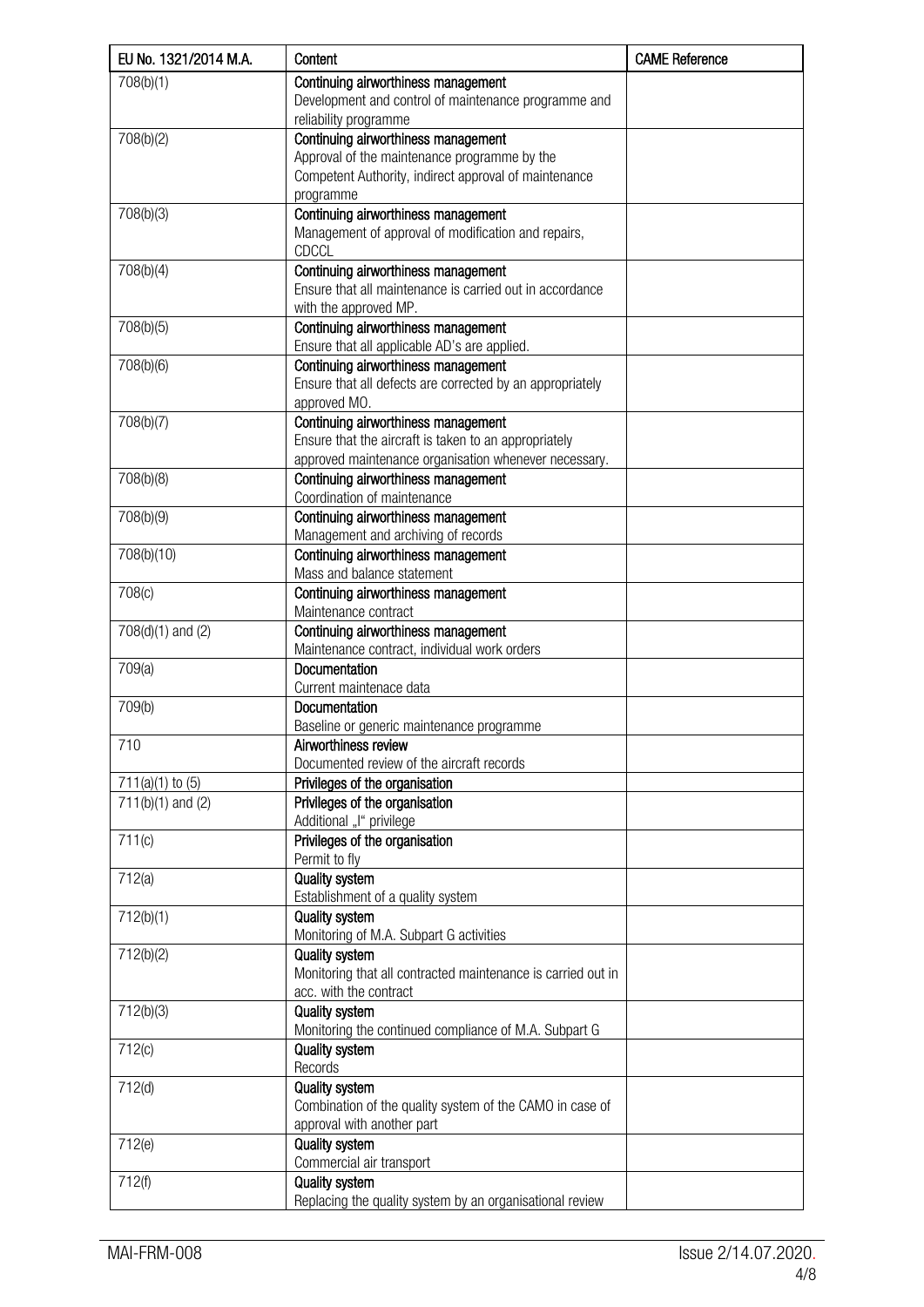| EU No. 1321/2014 M.A. | Content                                                                                                                                  | <b>CAME Reference</b> |
|-----------------------|------------------------------------------------------------------------------------------------------------------------------------------|-----------------------|
| 713 (1) to (6)        | Changes to the approved continuing airworthiness<br>organisation                                                                         |                       |
| 714(a)                | Record-keeping<br>Record of all details of work carried out                                                                              |                       |
| 714(b)                | Record-keeping<br>If the CAMO has the privilege of M.A.711(b), it shall retain<br>a copy of each ARC and recommendation issued, together |                       |
| 714(c)                | with all supporting documents<br>Record-keeping                                                                                          |                       |
|                       | Permit to fly                                                                                                                            |                       |
| 714(d)                | Record-keeping<br>Retention periods                                                                                                      |                       |
| 714(e)                | Record-keeping<br>Storage                                                                                                                |                       |
| 714(f)                | Record-keeping<br>Computer hardware used to ensure backup                                                                                |                       |
| 714(g)                | Record-keeping<br>Transfer of CAM                                                                                                        |                       |
| 714(h)                | Record-keeping<br>Termination of continuing airworthiness management of                                                                  |                       |
|                       | the CAMO                                                                                                                                 |                       |
| $715(a)(1)$ to $(3)$  | Continued validity of approval                                                                                                           |                       |
| 715(b)                | Continued validity of approval                                                                                                           |                       |
| 716(a)                | <b>Findings</b><br>Level 1                                                                                                               |                       |
| 716(b)                | <b>Findings</b><br>Level 2                                                                                                               |                       |
| 716(c)                | Findings<br>Corrective action                                                                                                            |                       |
| 901                   | Aircraft airworthiness review                                                                                                            |                       |
|                       | Periodically review of aircraft and its continuing<br>airworthiness records                                                              |                       |
| 901(a)                | Aircraft airworthiness review<br>Issue of airworthiness review certificate                                                               |                       |
| $901(b)(1)$ and (2)   | Aircraft airworthiness review                                                                                                            |                       |
|                       | Aircraft in controlled environment                                                                                                       |                       |
| 901(c)(1)             | Aircraft airworthiness review<br>Issuance of an ARC for all aircraft used by licenced air                                                |                       |
|                       | carriers and aircraft above 2730 kg MTOM except baloons<br>Aircraft airworthiness review                                                 |                       |
| 901(c)(2)             | Validity of the ARC for aircraft within controlled                                                                                       |                       |
|                       | environment, extension of ARC                                                                                                            |                       |
| $901(d)(1)$ and (2)   | Aircraft airworthiness review                                                                                                            |                       |
|                       | Issue of an ARC for all aircraft used by licenced air carriers                                                                           |                       |
|                       | and aircraft above 2730 kg MTOM except baloons for<br>aircraft in not controlled environment                                             |                       |
| $901(e)(1)$ and $(2)$ | Aircraft airworthiness review                                                                                                            |                       |
|                       | Issue of an ARC by M.A.Subpart G+I organisation                                                                                          |                       |
| 901(f)                | Aircraft airworthiness review                                                                                                            |                       |
|                       | Extension of ARC by M.A.Subpart G organisation                                                                                           |                       |
| 901(g)                | Aircraft airworthiness review<br>ELA 1 aircraft                                                                                          |                       |
| $901(h)(1)$ and $(2)$ | Aircraft airworthiness review                                                                                                            |                       |
| $901(i)(1)$ to $(3)$  | Issuance of ARC by the Competent Authority<br>Aircraft airworthiness review                                                              |                       |
|                       | Issuance of ARC by the Competent Authority                                                                                               |                       |
| 901(j)                | Aircraft airworthiness review                                                                                                            |                       |
|                       | ARC when aircraft is not airworthy                                                                                                       |                       |
| $901(k)(1)$ to $(11)$ | Aircraft airworthiness review                                                                                                            |                       |
|                       | Airworthiness review                                                                                                                     |                       |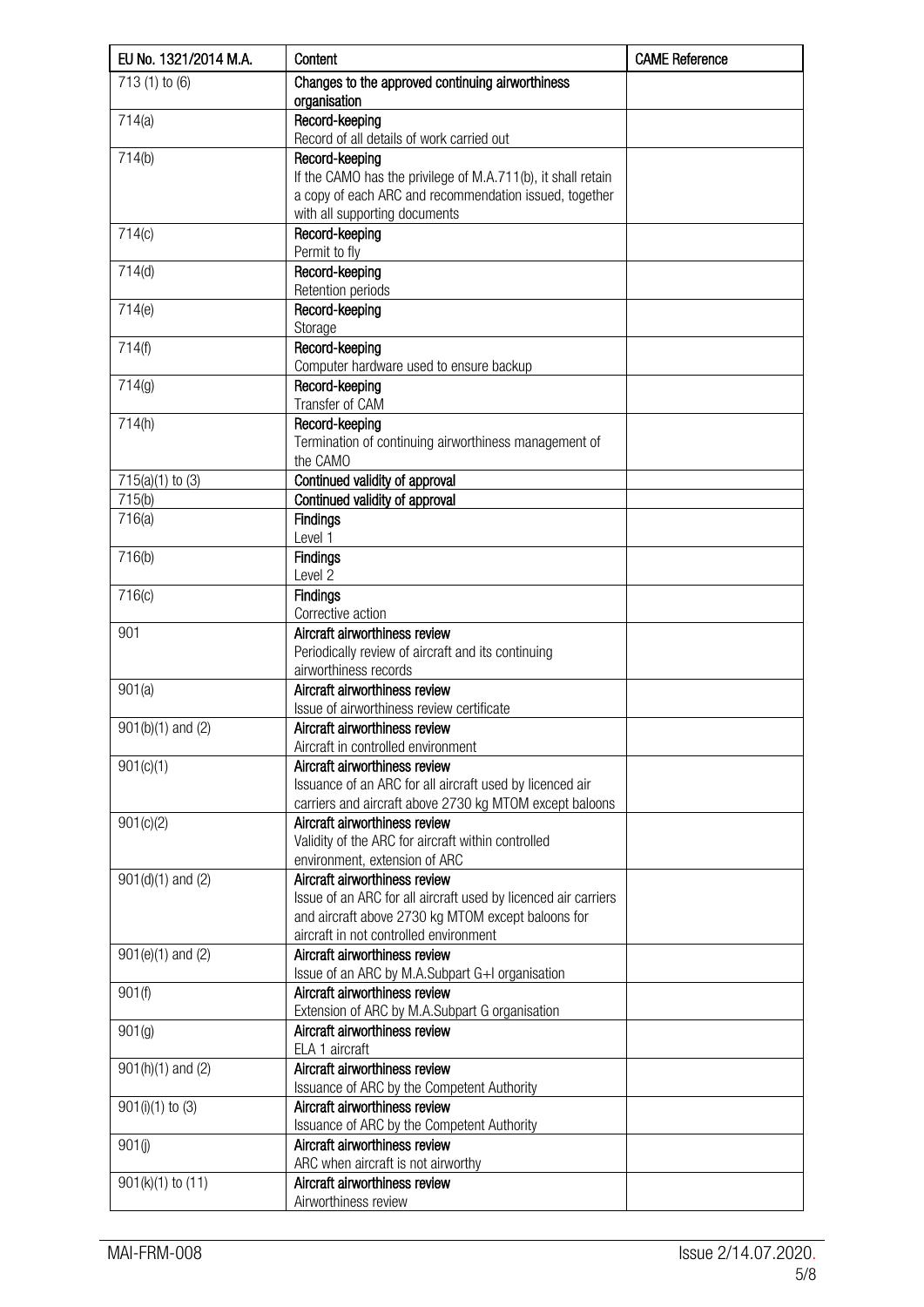| EU No. 1321/2014 M.A. | Content                                                 | <b>CAME Reference</b> |
|-----------------------|---------------------------------------------------------|-----------------------|
| 901(1)                | Aircraft airworthiness review                           |                       |
|                       | Assisstance of Part 66 staff                            |                       |
| $901(m)(1)$ to $(5)$  | Aircraft airworthiness review                           |                       |
|                       | Physical survey of the aircraft                         |                       |
| 901(n)                | Aircraft airworthiness review                           |                       |
|                       | Airworthiness review anticipation period                |                       |
| 901(0)                | Aircraft airworthiness review                           |                       |
|                       | <b>Issuance of ARC</b>                                  |                       |
| $\overline{901}$ (p)  | Aircraft airworthiness review                           |                       |
|                       | ARC is delivered to state of registry in 10 days        |                       |
| 901(q)                | Aircraft airworthiness review                           |                       |
|                       | Subcontracting                                          |                       |
| 901(r)                | Aircraft airworthiness review                           |                       |
|                       | Inconclusive airworthiness review                       |                       |
| 901(s)                | Aircraft airworthiness review                           |                       |
|                       | Closing of all findings before ARC is issued            |                       |
| $902(a)(1)$ to $(4)$  | Validity of the airworthiness review certificate        |                       |
|                       | Cases where ARC becomes invalid                         |                       |
| $902(b)(1)$ to $(5)$  | Validity of the airworthiness review certificate        |                       |
|                       | Cases where an aircraft must not fly                    |                       |
| 902(c)                | Validity of the airworthiness review certificate        |                       |
|                       | Return of ARC to the Competent Autority                 |                       |
| $903(a)(1)$ and $(2)$ | Transfer of aircraft regstration within the EU          |                       |
| 903(b)                | Transfer of aircraft regstration within the EU          |                       |
| $904(a)(1)$ to $(3)$  | Airworthiness review of aircraft imported into the EU   |                       |
|                       | Requirements for importing an aircraft into a Member    |                       |
|                       | State register from a third country                     |                       |
| 904(b)                | Airworthiness review of aircraft imported into the EU   |                       |
|                       | Recommendation to Member State of registry for issue of |                       |
|                       | <b>ARC</b>                                              |                       |
| 904(c)                | Airworthiness review of aircraft imported into the EU   |                       |
|                       | Access to the aircraft by the Member State of registry  |                       |
| 904(d)                | Airworthiness review of aircraft imported into the EU   |                       |
|                       | Issue of airworthiness certificate by the Member State  |                       |
| 904(e)                | Airworthiness review of aircraft imported into the EU   |                       |
|                       | Validity of ARC issued by the Member State              |                       |
| 905(a)                | <b>Findings</b>                                         |                       |
|                       | Level 1                                                 |                       |
| 905(b)                | <b>Findings</b>                                         |                       |
|                       | Level 2                                                 |                       |
| 905(c)                | <b>Findings</b>                                         |                       |
|                       | Corrective action                                       |                       |

| Appendix V to AMC M.A.704 Continuing airworthiness management organization exposition                                                          | <b>CAME</b> reference |
|------------------------------------------------------------------------------------------------------------------------------------------------|-----------------------|
| Part 0 General organisation                                                                                                                    |                       |
| 0.1 Corporate commitment by the accountable manager.                                                                                           |                       |
| 0.2 General information.                                                                                                                       |                       |
| 0.3 Management personnel.                                                                                                                      |                       |
| 0.4 Management organisation chart.                                                                                                             |                       |
| 0.5 Notification procedure to the competent authority regarding changes to the organisation's<br>activities / approval / location / personnel. |                       |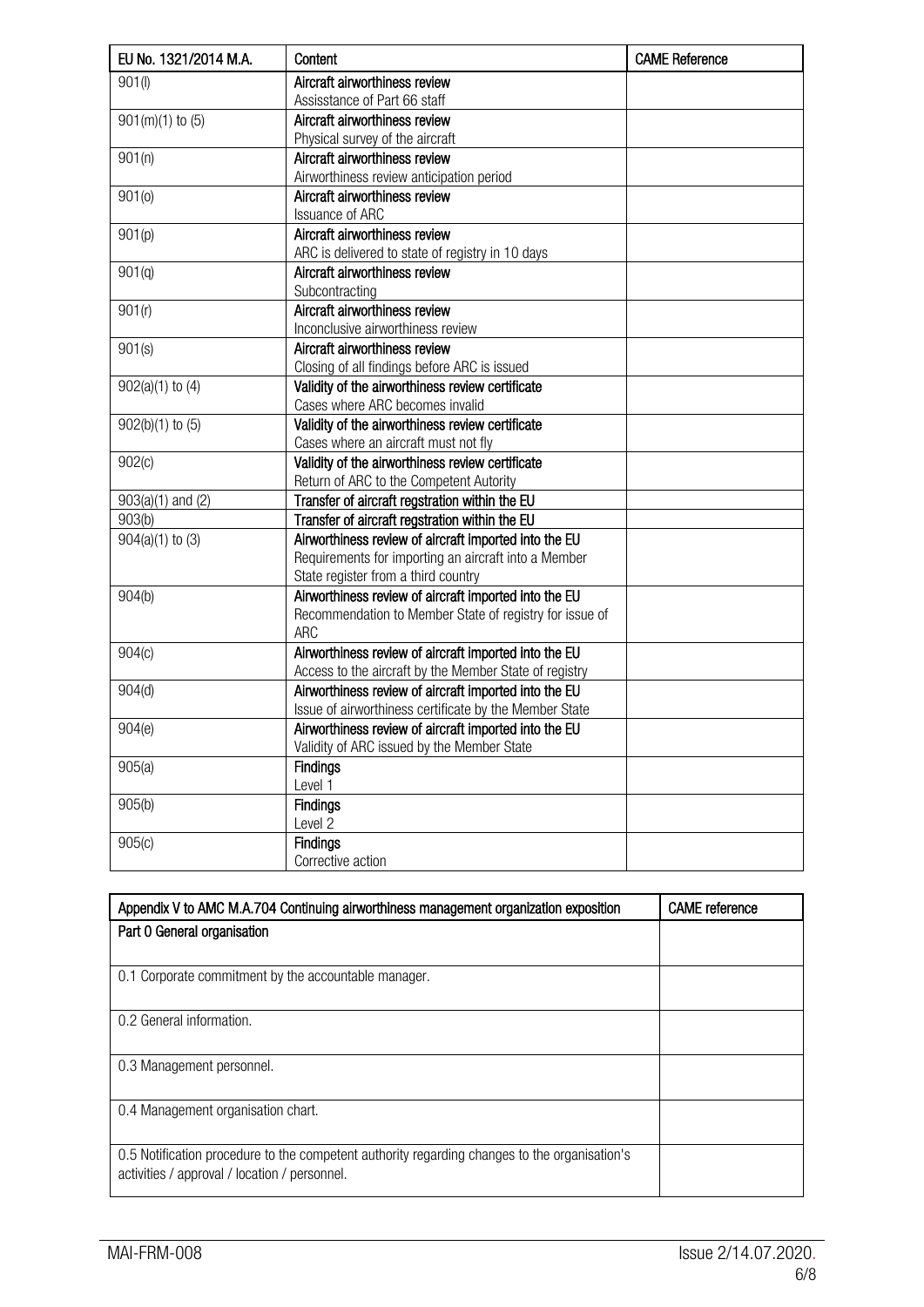| Appendix V to AMC M.A.704 Continuing airworthiness management organization exposition                                                                                                    | <b>CAME</b> reference |
|------------------------------------------------------------------------------------------------------------------------------------------------------------------------------------------|-----------------------|
| 0.6 Exposition amendment procedures.                                                                                                                                                     |                       |
| Part 1 Continuing airworthiness management procedures                                                                                                                                    |                       |
| 1.1 Aircraft technical log utilisation and MEL application (commercial air transport).<br>Aircraft continuing airworthiness record system utilisation (non commercial air<br>transport). |                       |
| 1.2 Aircraft maintenance programmes - development amendment and approval.                                                                                                                |                       |
| 1.3 Time and continuing airworthiness records, responsibilities, retention, access.                                                                                                      |                       |
| 1.4 Accomplishment and control of airworthiness directives.                                                                                                                              |                       |
| 1.5 Analysis of the effectiveness of the maintenance programme(s).                                                                                                                       |                       |
| 1.6 Non mandatory modification embodiment policy.                                                                                                                                        |                       |
| 1.7 Major modification standards.                                                                                                                                                        |                       |
| 1.8 Defect reports.                                                                                                                                                                      |                       |
| 1.9 Engineering activity.                                                                                                                                                                |                       |
| 1.10 Reliability programmes.                                                                                                                                                             |                       |
| 1.11 Pre-flight inspections.                                                                                                                                                             |                       |
| 1.12 Aircraft weighing.                                                                                                                                                                  |                       |
| 1.13 Check flight procedures.                                                                                                                                                            |                       |
| Part 2 Quality system                                                                                                                                                                    |                       |
| 2.1 Continuing airworthiness quality policy, plan and audits procedure.                                                                                                                  |                       |
| 2.2 Monitoring of continuing airworthiness management activities.                                                                                                                        |                       |
| 2.3 Monitoring of the effectiveness of the maintenance programme(s).                                                                                                                     |                       |
| 2.4 Monitoring that all maintenance is carried out by an appropriate maintenance organization.                                                                                           |                       |
| 2.5 Monitoring that all contracted maintenance is carried out in accordance with the contract,<br>including sub-contractors used by the maintenance contractor.                          |                       |
| 2.6 Quality audit personnel.                                                                                                                                                             |                       |
| Part 3 Contracted Maintenance                                                                                                                                                            |                       |
| 3.1 Maintenance contractor selection procedure.                                                                                                                                          |                       |
| 3.2 Quality audit of aircraft.                                                                                                                                                           |                       |